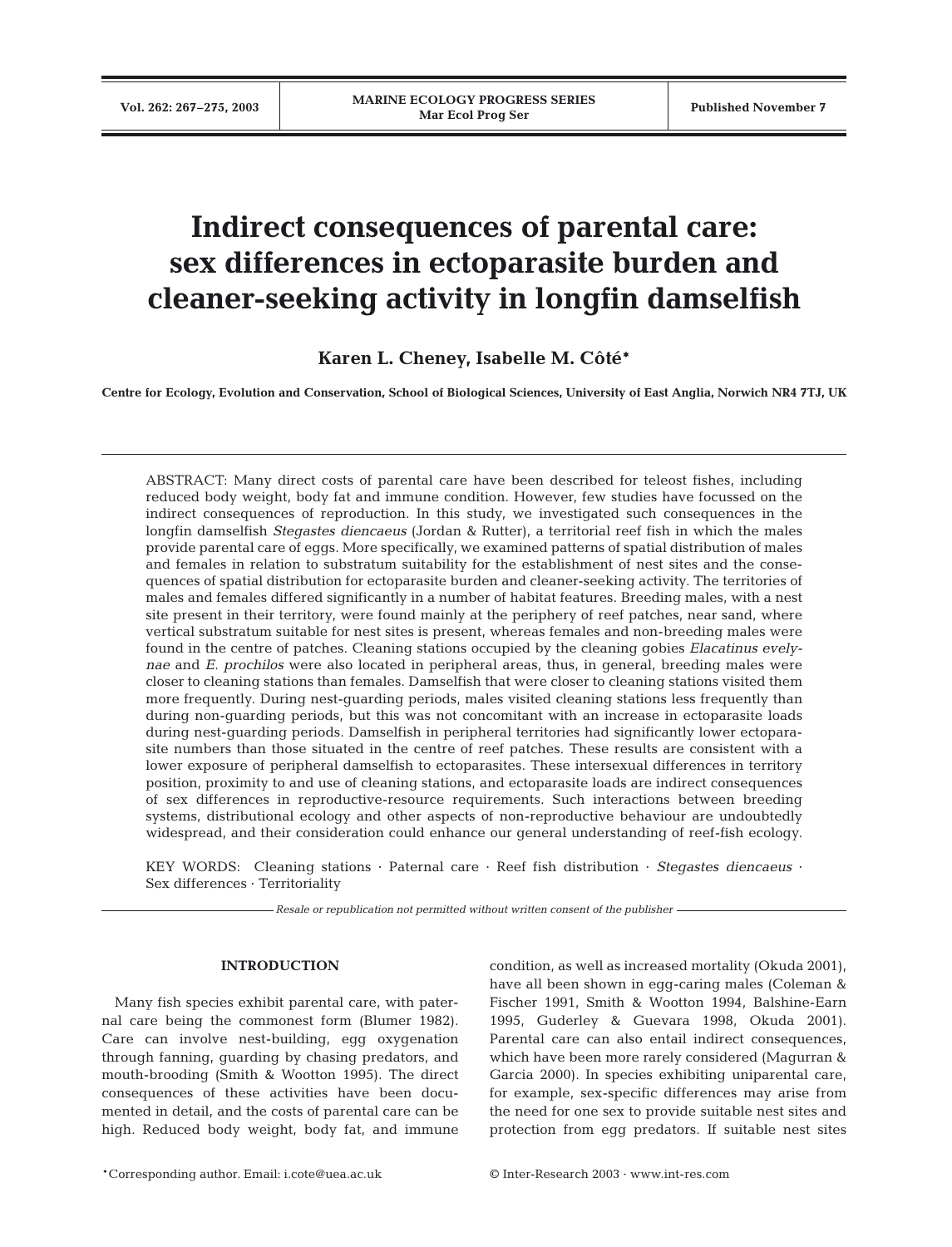were non-randomly dispersed through the habitat, sex-specific patterns of distribution could thus be generated which could have several repercussions on fish ecology and behaviour.

Intraspecific variation in distribution across habitats is a common feature among reef fishes (Nemtzov 1997). It has often been examined from the perspectives of ontogenetic shifts (Danilowicz 1997, Dahlgren & Eggleston 2000) and intraspecific competition (Buchheim & Hixon 1992), but has seldom been linked to gender. A notable exception is the study by Sikkel et al. (2000), who showed that yellowtail damselfish *Microspathodon chrysurus* found in shallow water close to shore tended to be females, while those in deeper water at the seaward edge of the fringing reef studied were more likely to be males. This sex-biased distribution across the reef was correlated with differences in ectoparasite burden and use of cleanerfish stations. More specifically, females had higher ectoparasite loads than males and also spent less time at cleaning stations, which were less abundant in shallower water (Sikkel et al. 2000). Unfortunately, it is not clear whether these differences in ectoparasite burden between the sexes were due to differences in cleaning station use, in exposure to ectoparasites in shallow versus deeper water, or to a combination of both factors. Nevertheless, this study suggested that sex-linked differences in distribution can have a variety of ecological and behavioural consequences.

In a previous study of habitat features important to relocating adult longfin damselfish *Stegastes diencaeus* (a common Caribbean species with male parental care), we noted sex-related differences in territory characteristics for a small sample of individuals (Cheney & Côté 2003). Specifically, we found that the territories of males were closer to sand than those of females, which has potential implications for the overall distribution of males and females on reefs. Moreover, the quick colonisation, mainly by males, of artificially vacated territories with active nests suggested both that suitable nest sites have specific characteristics, and that territories with such sites are in limited supply (Cheney & Côté 2003).

In the present study we expand our comparison of territorial characteristics of male and female longfin damselfish to investigate sex-biased spatial patterns of distribution, and link these explicitly to the sex-specific demands of parental care. We then examine the consequences of differences in small-scale pattern of distribution for cleaner-seeking activity and exposure to emerging ectoparasites, and ultimately for ectoparasite loads of male and female damselfish. Our study therefore highlights some unexpected non-reproductive consequences of paternal care for both sexes. Although we focussed on longfin damselfish, our results

may be broadly applicable to the large number of coral reef fish species that are also characterised by territoriality and uniparental care.

## **MATERIALS AND METHODS**

**Study site and species.** The study was conducted in July and August 2001 on the fringing reefs off the Bellairs Research Institute, in the Barbados Marine Reserve, Barbados, West Indies (13° 10' N, 59° 30' W). The North and South Bellairs reefs are relatively degraded, with little coral cover (median 2 to 15%), and are predominantly covered with filamentous turf algae that are grazed by abundant herbivores. The reefs are similar in structure and only separated by a narrow sand channel. There is considerable movement of fishes between the 2 reefs (Chapman & Kramer 2000, K. L. Cheney pers. obs.).

The study sites consisted of 5 haphazardly chosen  $10 \times 10$  m areas located in the spur-and-groove zone of the South Bellairs reef (2 sites) and on truncated spurand-groove reefs of the North Bellairs reef (3 sites) at depths ranging from 3.5 to 6 m. Patches of reef were separated by sand and typically had boulder-like substratum around their peripheries and dead coral and more rugose substratum in their centre. Sites were 26 to 42 m apart from each other and between 75 to 125 m from shore.

Longfin damselfish *Stegastes diencaeus* defend permanent mutually exclusive territories (ca.  $1 \text{ m}^2$ ) against a variety of intruders. Each territory provides its resident with food resources in the form of turf algal cover (Robertson 1984), and males may establish a nesting site within their territory by removing algae from a suitable vertical area of coralline rock, often creating a smooth red algae cover suitable for egg adhesion.

Spawning follows a lunar periodicity, with peak activity occurring at new moon. In our study population, longfin damselfish were reproductively active for 20 d each month (K. L. Cheney pers. obs.) (periods referred to as 'nest-guarding periods'), and showed no breeding activity during the remaining days ('nonguarding periods'). On spawning days, males entice gravid females into their territory to lay eggs, courting them with a succession of characteristic forays and circling the female with rapid movements. The males alone then guard egg clutches for 5 d until hatching. Males typically receive 3 to 5 egg clutches per month, and may care for several clutches of different ages at once. The length of the nest-guarding period therefore varies among individual males; moreover, not all males spawn during nest-guarding periods. We therefore refer to males with a nest site within their territory (either prepared or with eggs present) as 'breeding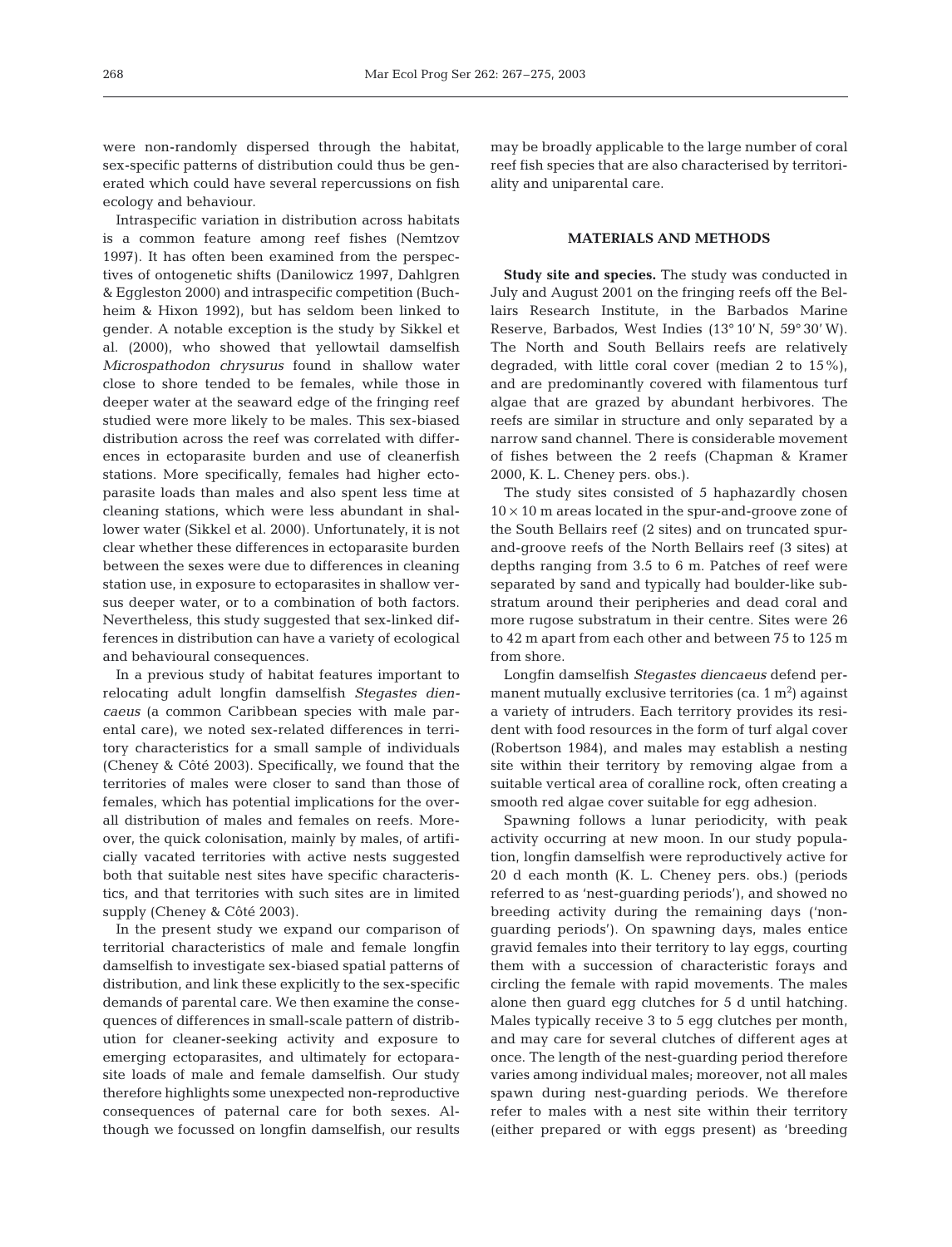males', and those with no nest site and not seen engaging in any reproductive activity during the study as 'non-breeding males'.

Longfin damselfish are aggressive towards most common facultative cleaners such as juvenile bluehead wrasse *Thalassoma bifasciatum*, juvenile angelfish *Pomacanthus* spp. and Spanish hogfish *Bodianus rufus*; hence, cleaning gobies *Elacatinus evelynae* and *E. prochilos* represent their main fish cleaners. Both species were found at cleaning stations within the study areas. In this study we considered only coraldwelling gobies since gobies that live on sponges subsist mainly on polychaete worms embedded in sponge tissue (Whiteman & Côté 2002). Cleaner shrimps *(Periclimenes yucatanicus* and *P. pedersoni)* were not observed in the study areas.

The territories of all 301 longfin damselfish in the 5 study areas were mapped by observing groups of fish for a minimum of 15 min to locate territorial boundaries. A large proportion (215 out of 301) of these longfin damselfish were sexed behaviourally during the study by observing spawning during the first hour of daylight, courtship throughout the day, or by location of nest sites during nest-guarding periods. Nearly half (41 out of 86) of the individuals that were not observed to partake in reproductive activity were caught in a hand-net and sexed by examining the shape of the urogenital papilla (23 females, 18 males; binomial test,  $p > 0.25$ ). The remaining damselfish (45 individuals, or 15% of the total sample) that could not be sexed behaviourally could not be caught because of time constraints; these individuals were omitted from the analyses. We caught 53 randomly chosen males and 44 females by herding them individually into a barrier net and capturing them with a hand-net to measure their standard length to the nearest millimetre.

**Territory characteristics.** To assess variability in territory characteristics, we selected 164 individuals haphazardly (89 males, 75 females) and quantified the following territory parameters. The area of each territory was calculated by dividing the territory into triangles using coloured metal nuts and measuring each triangle side. The areas of each triangle were then calculated and summed to obtain the total planar area. Substratum cover was estimated using a 1  $m<sup>2</sup>$  quadrat with a  $10 \times 10$  point grid, which was systematically moved to cover the entire territory. Under each point, substratum type (rock, rubble, sand, dead coral, live coral) and live cover type (coral, turf, sponge or macroalgae) were recorded. Substratum cover and live cover were then expressed as a proportion of total points in a territory. The planar distances of each territory from the nearest sand patch and the nearest cleaning station were measured. Territories within 1 m of sand were designated

peripheral, whereas those more than 1 m from sand were designated as central territories. Rugosity was estimated using a substratum complexity index (SCI), i.e. the ratio of a 1 m length of chain as it follows the contours of the substratum compared to the straightline distance between the ends of the chain. An SCI of 1.0 indicates a flat surface, while higher SCIs indicate substrata of increasing complexity. The largest vertical drop along the chain was also measured to differentiate between a substratum with many small irregularities and a substratum with a flat surface and a single large vertical drop. A modified SCI was thus calculated as the length of the chain (1 m) minus the largest drop and compared to the standard SCI. A large difference between the 2 indices indicates a substratum with a large drop. For each territory we measured distance to the nearest cleaning station (m). For males, we also noted whether an active nest site was present within the territory.

**Behavioural observations**. We used focal-individual observations to quantify the level of use of cleaning stations by male and female damselfish, initially in relation to their territory location and breeding status (for males). Unfortunately, there were too few breeding males in central territories and too few nonbreeding males in general to allow a direct comparison. However, since we had previously shown that the main determinant of the rate of damselfish visits to cleaners is the travel distance between the damselfish territory and the cleaning station (Cheney & Côté 2001), we compared cleaning station use of 15 breeding males and 15 female damselfish with cleaning stations in their territories with that of 10 breeding males and 8 females without cleaning stations in their territories. Despite the fact that all males observed were in peripheral territories and all females were in central territories, males and females without a cleaning station within their territorial boundaries did not differ in their distance to the nearest cleaning station (mean ± SD, males: 4.97 ± 2.53 m, females: 5.75 ± 2.31 m; Student's *t*-test,  $t_{16} = 0.68$ ,  $p = 0.51$ ). These comparisons revealed the relative importance of distance to cleaning stations for cleaner use by males and females. This, combined with the known distances between peripheral or central territories and cleaning stations (see 'Territory characteristics' above), allowed us to infer the sex-specific role of territory location in use of cleaning stations.

Each focal damselfish was observed 8 times for 15 min periods, 4 times in the morning between 09:00 and 11:30 h, and 4 times in the afternoon between 13:30 and 16:00 h. This time span encompassed most of the period of daily cleaning activity, including the end of the morning peak in cleaning-bout duration and the beginning of the afternoon peak in client visit-rate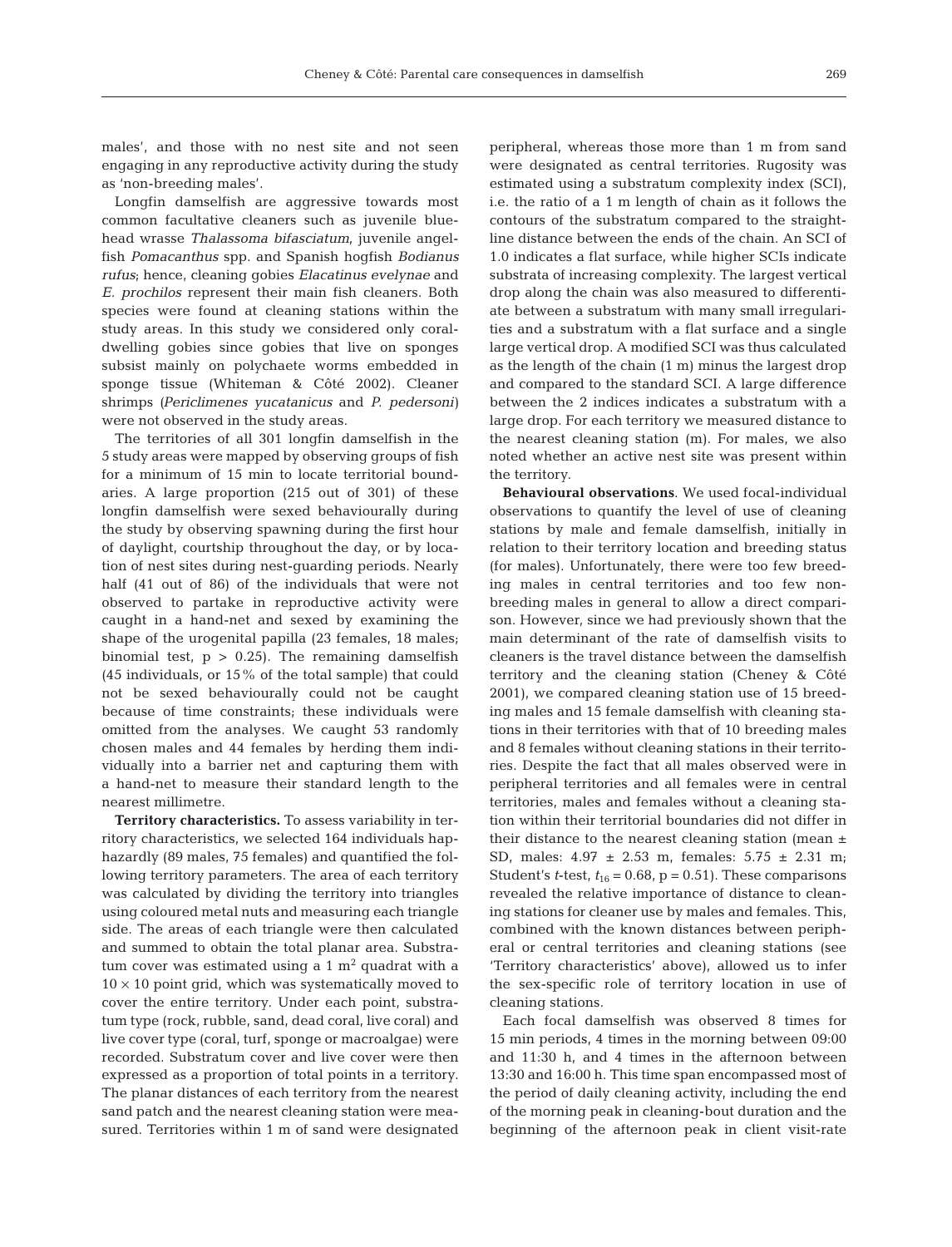measured on the Bellairs reefs (Côté & Molloy 2003). More importantly, we have no evidence to date of differences between male and female damselfish in their diurnal pattern of use of cleaning stations (K. L. Cheney unpubl. data). We conducted 4 observations (2 in each time period) during nest-guarding periods and 4 during non-guarding periods. During each observation we recorded the amount of time damselfish spent at cleaning stations.

**Ectoparasite emergence.** Over a period of 6 d, we placed 3 emergence traps on sand immediately adjacent (<0.2 m) to peripheral territories and 3 traps over a mixture of coral and rock in the centre of the study patch reefs. The traps consisted of nylon mesh (200 µm) in a pyramidal shape with a  $1 \text{ m}^2$  base frame made of polyvinyl chloride (PVC) pipe filled with lead weights. A 750 ml plastic bottle was placed at the cod-end, which extended 1 m above the trap. A small amount of air in the bottle provided positive buoyancy. Sampling bottles were changed and nets were cleaned to remove algae every 24 h, when each trap was moved to a new location. There was therefore a total of 36 (24 h) samples. The number of gnathiid isopod larvae caught in each 24 h period was counted under a dissecting microscope. Larval gnathiids are the main reported prey item of most cleaner fishes (e.g*. Labroides dimidiatus* : Grutter 1996; *Elacatinus prochilos*: Arnal & Côté 2000; *Symphodus melanocercus*: Arnal & Morand 2001).

**Ectoparasite-load assessment.** At the end of the study, we collected 42 damselfish for ectoparasite-load assessment. Because of constraints in availability, we could not obtain samples for all combinations of gender, breeding status and territorial position during the nest-guarding and non-guarding periods. We therefore collected 16 breeding males (9 from peripheral territories, 7 from central territories), 12 females (6 each from peripheral and central territories), and 6 non-breeding males from central territories during the last nest-guarding period. During the last nonguarding period, we collected 8 breeding males from peripheral locations. All damselfish obtained from peripheral locations had a cleaning station within 1 m of their territorial boundary, which ensured frequent visits to cleaners (Cheney & Côté 2001). In contrast, all damselfish from central territories were located more than 3 m away from the nearest cleaning station, a distance that effectively ensured no contact with cleaners (Cheney & Côté 2001).

All damselfish were herded individually into a barrier net (4 mm mesh size) placed around the territory, captured with a hand-net and quickly placed into a hermetically sealed plastic bag. A small amount of clove oil (a natural anaesthetic) was sprayed into the bag causing the fish to die within 10 s with little evidence of pain or distress. The fish were then taken back to the laboratory where they were placed in a 0.4% chloretone bath (BDH Chemicals) for 1 h to remove ectoparasites (Grutter 1995). Each fish and its bag were then rinsed thoroughly with a wash bottle, and the entire surface of the fish, including gills and buccal cavity, was scraped gently with the nozzle of the bottle. We scanned 12 fish under a binocular microscope to ensure that all ectoparasites had been removed. All liquids were filtered, and ectoparasites were transferred from the filter paper into a Petri dish for identification under a binocular microscope.

Table 1. Characteristics of territories defended by breeding males, non-breeding males and female longfin damselfish *Stegastes diencaeus*. Distance from sand, Distance from cleaning station: planar distance of territory from nearest sand patch and nearest cleaning station, respectively; SCI: substratum complexity index (see 'Materials and methods' for details). \*Significant difference (Mann-Whitney *U-*test) between breeding males and non-breeding males + females after Bonferroni correction p < 0.05

| Characteristics        |              |                 | Breeding males $(n = 77)$ Non-breeding males $(n = 12)$ |                | Females $(n = 75)$ |                | Kruskal-Wallis test |         |
|------------------------|--------------|-----------------|---------------------------------------------------------|----------------|--------------------|----------------|---------------------|---------|
|                        | Range        | $Mean \pm SE$   | Range                                                   | $Mean \pm SE$  | Range              | $Mean \pm SE$  | $\chi^2$            | p       |
| Rock $(\% )$           | $56.7 - 100$ | $80.1 \pm 1.1$  | $43.2 - 98.2$                                           | $82.1 \pm 1.2$ | $43.2 - 100$       | $77.6 \pm 1.5$ | 3.3                 | 0.19    |
| Rubble $(\%)$          | $0 - 11.1$   | $1.6 \pm 0.3*$  | $0 - 8.7$                                               | $1.2 \pm 0.3$  | $0 - 9.9$          | $0.6 \pm 0.2$  | 12.5                | < 0.001 |
| Sand $(\% )$           | $0 - 27.2$   | $6.4 \pm 0.8^*$ | $0 - 24.3$                                              | $2.3 \pm 0.9$  | $0 - 18.5$         | $1.1 \pm 0.3$  | 41.6                | < 0.001 |
| Dead coral $(\% )$     | $0 - 8.6$    | $0.1 \pm 0.6^*$ | $1.3 - 12.0$                                            | $8.2 \pm 2.1$  | $0 - 11.1$         | $9.1 \pm 2.2$  | 24.4                | < 0.001 |
| Live coral $(\% )$     | $0 - 33.3$   | $12.7 \pm 0.9*$ | $0 - 56.0$                                              | $18.2 \pm 1.4$ | $0 - 54.3$         | $17.6 \pm 1.3$ | 12.4                | < 0.001 |
| Turf $(\% )$           | $46.9 - 100$ | $73.6 \pm 1.4$  | $45.2 - 98.0$                                           | $71.6 \pm 1.3$ | $43.2 - 100$       | $72.1 \pm 1.5$ | 3.0                 | 0.23    |
| Sponge $(\% )$         | $0 - 4.8$    | $0.5 \pm 0.2$   | $0 - 3.4$                                               | $0.4 \pm 0.1$  | $0 - 5.0$          | $0.5 \pm 0.2$  | $0.5^{\circ}$       | 0.77    |
| Macroalgae $(\%)$      | $0 - 24.7$   | $4.5 \pm 0.5$   | $0 - 17.5$                                              | $3.1 \pm 0.4$  | $0 - 18.5$         | $3.2 \pm 0.5$  | 5.1                 | 0.08    |
| Area $(m^2)$           | $0.4 - 2.6$  | $1.2 \pm 0.2$   | $0.4 - 1.0$                                             | $1.0 \pm 0.2$  | $0.3 - 1.7$        | $0.9 \pm 0.1$  | 0.1                 | 0.92    |
| Distance to sand (m)   | $0 - 2.5$    | $0.2 \pm 0.1*$  | $0 - 4.6$                                               | $1.5 \pm 0.3$  | $0 - 5.2$          | $1.6 \pm 0.1$  | 66.5                | < 0.001 |
| Standard SCI           | $1.0 - 2.5$  | $1.3 \pm 1.8$   | $1.0 - 2.0$                                             | $1.5 \pm 1.2$  | $1.0 - 2.0$        | $1.4 \pm 1.4$  | 3.2                 | 0.21    |
| Modified SCI           | $1.1 - 5.0$  | $2.6 \pm 0.2$   | $1.2 - 5.4$                                             | $1.8 \pm 0.1$  | $1.3 - 10.0$       | $1.7 \pm 0.3$  | 4.1                 | 0.13    |
| $\Delta$ SCI           | $0.1 - 3.0$  | $1.3 \pm 0.5^*$ | $0.2 - 3.4$                                             | $0.3 \pm 0.1$  | $0.3 - 7.5$        | $0.3 \pm 0.3$  | 63.2                | < 0.001 |
| Distance from          | $0 - 6.3$    | $1.0 \pm 0.3*$  | $0 - 5.6$                                               | $3.5 \pm 1.3$  | $0 - 4.2$          | $3.2 \pm 1.3$  | 52.1                | < 0.001 |
| cleaning station $(m)$ |              |                 |                                                         |                |                    |                |                     |         |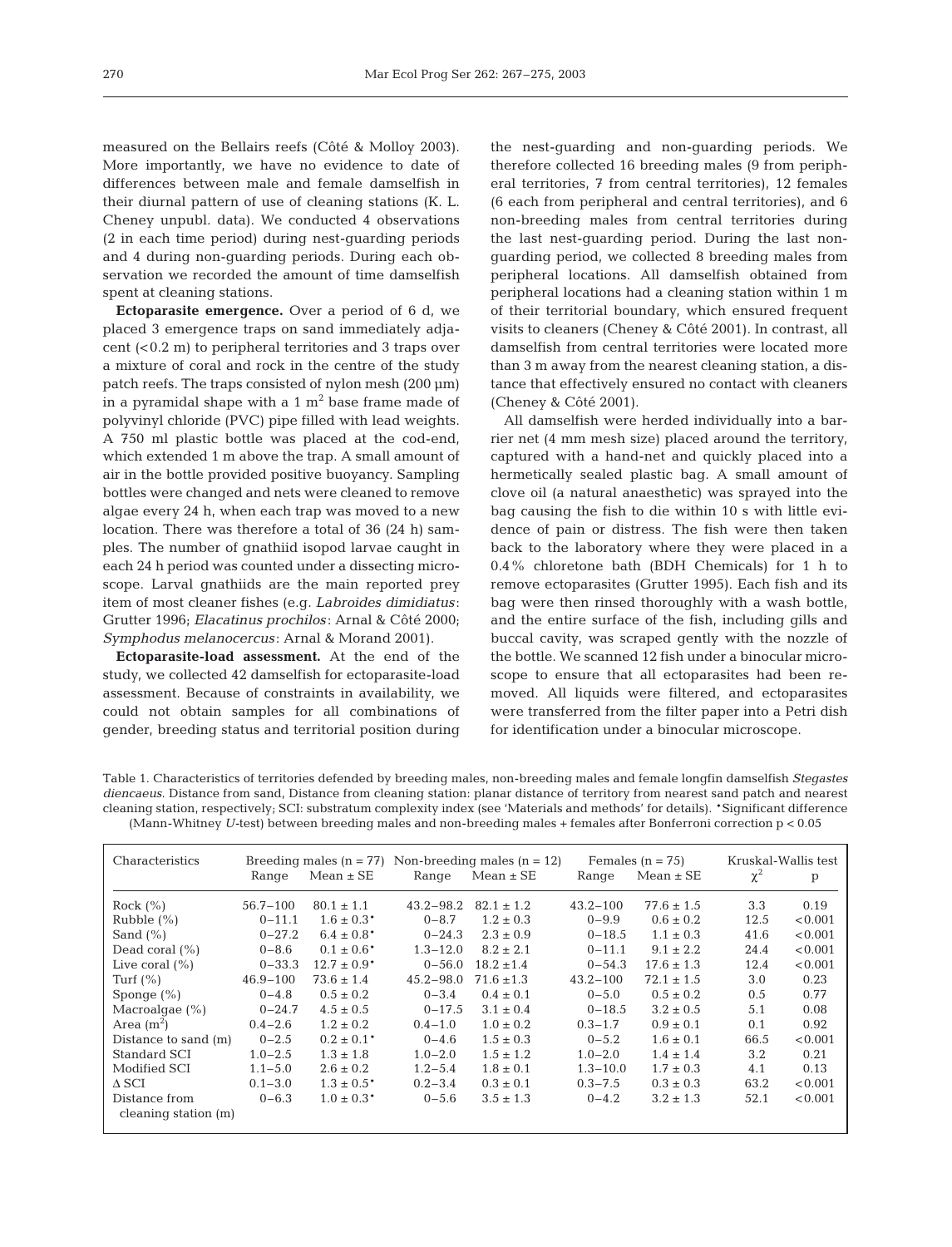**Statistical analysis.** Territory parameters did not meet the assumptions of parametric testing. We therefore used Kruskal-Wallis tests to compare territory characteristics of breeding males, non-breeding males and females and, because of our large sample size, used the *z* approximation to the Mann-Whitney *U*-test in pairwise comparisons. We also applied a sequential Bonferroni p-value correction to avoid the risk of Type I error resulting from multiple tests of nonindependent measures (Rice 1989). The interdependence of gender/breeding status, territory location and presence of a cleaning station within territorial boundaries was examined with a 3-dimensional contingency table. Partial independence of each factor on the other two was then tested following Zar (1999).

The time spent at cleaning stations by each focal damselfish was averaged across observations separately for nest-guarding periods and non-guarding periods. Cleaning-station use was then examined with a 3-way analysis of variance, with gender (males vs females), cleaning station (present in territory vs absent) and time period (nest-guarding vs nonguarding) as factors.

#### **RESULTS**

The sex ratio of longfin damselfish *Stegastes diencaeus* on our Barbadian study sites was significantly male-biased (151 males, 105 females; binomial test: p < 0.005). Male longfin damselfish were significantly larger than females (mean  $\pm$  SD length in mm = male  $87.8 \pm 5.3$ , n = 53; female  $83.7 \pm 4.9$ , n = 44; Student's *t*-test:  $t_{95} = 3.93$ , p < 0.001).

#### **Territory distribution and characteristics**

Of the 151 males present at the study sites, 130 (86%) were breeding males. Of these breeding males, 98% (128/130) were located in peripheral territories, compared with 14% (3/21) of non-breeding males and 31% (33/105) of females ( $\chi^2$  = 138.4, df = 2, p < 0.001). The relative numbers of non-breeding males and females in peripheral and central territories were not significantly different ( $\chi^2$  = 2.52, df = 1, p = 0.09). In contrast, breeding males were significantly more likely to occupy peripheral territories than non-breeding males and females ( $\chi^2$  = 135.6, df = 1, p < 0.001).

There were significant differences in territory characteristics among those breeding males, non-breeding males and female longfin damselfish whose territories were evaluated (Table 1). Pairwise comparisons revealed that there were no differences between the territory characteristics of non-breeding males and

females (Mann-Whitney *U*-tests, p > 0.05 in all cases). However, the territory characteristics of breeding males were significantly different from those of nonbreeding males and females (Table 1). Non-breeding males and females were found on territories higher on the reefs, with significantly higher percentages of live and dead coral cover, while breeding males were located closer to the reef edges where the percentage cover of rubble and sand was greater (Table 1, Fig. 1). There was no difference in territory area or rugosity (measured with the standard SCI) between breeding males and non-breeding males and females (Table 1). However, the difference between standard and modified SCIs was significantly greater for breeding males (Table 1), indicating that breeding male territories had a single large vertical drop while the territories of nonbreeding males and females had more numerous small substratum irregularities.

A total of 58 cleaning stations were recorded across the 5 study sites; 84% (49 out of 58) of the cleaning stations were located at the periphery of patches, where



Fig. 1. Distribution of male and female *Stegastes* spp. territories on one of study patch reefs and presence of nest sites. ( $\blacksquare$ ) Coral heads >30 cm diameter; ( $\blacksquare$ ) nest site; CS: cleaning station; DD: dusky damselfish *S. dorsopunicans*; 3Sp: 3-spot damselfish *S. planifrons*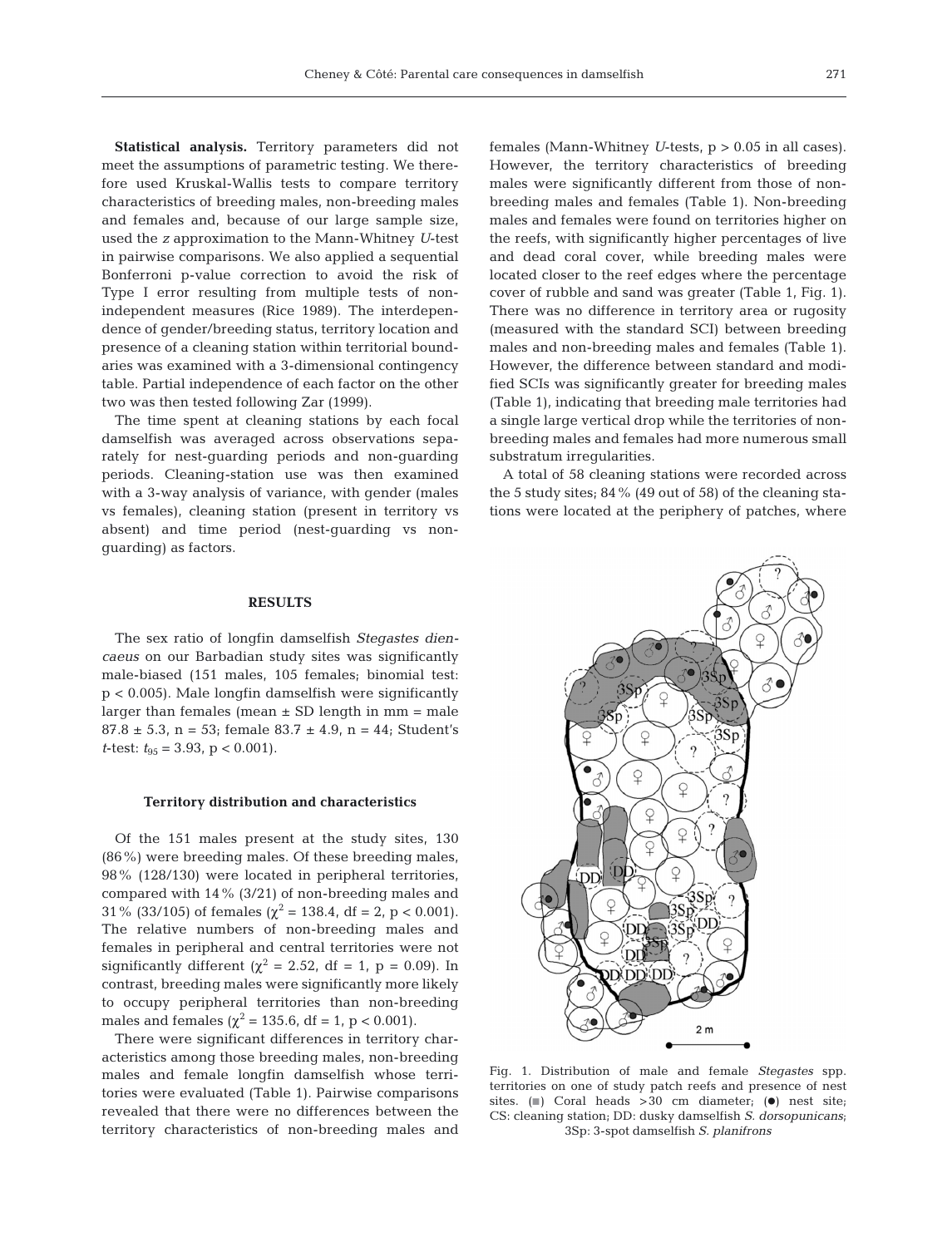Table 2. Percentage of breeding male, non-breeding male and female *Stegastes diencaeus* occupying peripheral and central territories, with or without a cleaning station within their territorial boundaries (total  $n = 256$  individuals)

| Territory          | $\%$ with station | % without station |
|--------------------|-------------------|-------------------|
| Breeding males     |                   |                   |
| peripheral         | 14.1              | 35.9              |
| central            |                   | 0.8               |
| Non-breeding males |                   |                   |
| peripheral         | 0                 | 1.2               |
| central            | 1.2               | 6.3               |
| Females            |                   |                   |
| peripheral         | 5.1               | 7.8               |
| central            | 2.7               | 25.4              |
|                    |                   |                   |

larger coral heads and overhangs occurred (Fig. 1). Only 23% (58/256) of longfin damselfish had a cleaning station within their territorial boundaries. Damselfish gender and breeding status, territory location and presence of a cleaning station within territorial boundaries were not mutually independent (Table 2) ( $\chi^2$  = 160.7,  $df = 7$ ,  $p < 0.001$ ). Tests of partial independence revealed that each factor was significantly dependent on the other two  $(3\text{-dimensional contingency tests}, p <$ 0.001 in all cases); thus, breeding males were significantly more likely to have territories that were both peripherally located and with a cleaning station within them than either non-breeding males or females. As a result, breeding male damselfish were located significantly closer to cleaning stations, on average, than nonbreeding males or females (Table 1).



Fig. 2. Time spent (mean  $+ 1$  SE) at cleaning stations  $(s 15 \text{min}^{-1})$  by breeding male (black bars) and female (grey bars) *Stegastes diencaeus* in relation to presence or absence of cleaning stations within territorial boundaries during nest-guarding and non-guarding periods. Sample sizes in parentheses

#### **Use of cleaning stations**

In general, damselfish with cleaning stations in their territories spent a significantly longer time visiting cleaners than those without cleaning stations (Fig. 2)  $(3$ -way ANOVA,  $F_{1, 88} = 147.9$ ,  $p < 0.001$ ). There was a significant difference in time spent at cleaning stations between breeding males and females (3-way ANOVA,  $F_{1, 88} = 4.70$ ,  $p = 0.03$ , as well as a significant difference in cleaning station use between nest-guarding and non-quarding periods  $(3$ -way ANOVA,  $F_{1, 88} = 4.83$ ,  $p =$ 0.03). Both differences stemmed from the reduced time spent with cleaners by breeding males with cleaning stations during nest-guarding periods (Fig. 2) (3-way ANOVA, sex  $\times$  time period  $\times$  cleaning station interaction,  $F_{1, 88} = 12.96$ ,  $p = 0.001$ ).

#### **Ectoparasite loads and emergence rates**

There were significant differences in ectoparasite loads among damselfish of different genders and territorial positions caught in nest-guarding and nonguarding periods (Fig. 3) (Kruskal-Wallis test, χ*<sup>2</sup> =* 18.23, df =  $5$ , p = 0.003). In particular, damselfish from peripheral territories with regular access to cleaning stations had significantly lower gnathiid numbers than damselfish from central territories with no access to cleaners (Fig. 3) (Mann-Whitney *U*-test,  $z = 4.13$ ,  $n_1 =$ 



Fig. 3. Mean (+1 SE) number of gnathiid ectoparasites on breeding and non-breeding male and female *Stegastes diencaeus* during a nest-guarding period, and during a nonguarding period for breeding males. Sample sizes in parentheses. Black bars: damselfish in peripheral territories with access to cleaning stations; grey bars: damselfish in central territories without access to cleaning stations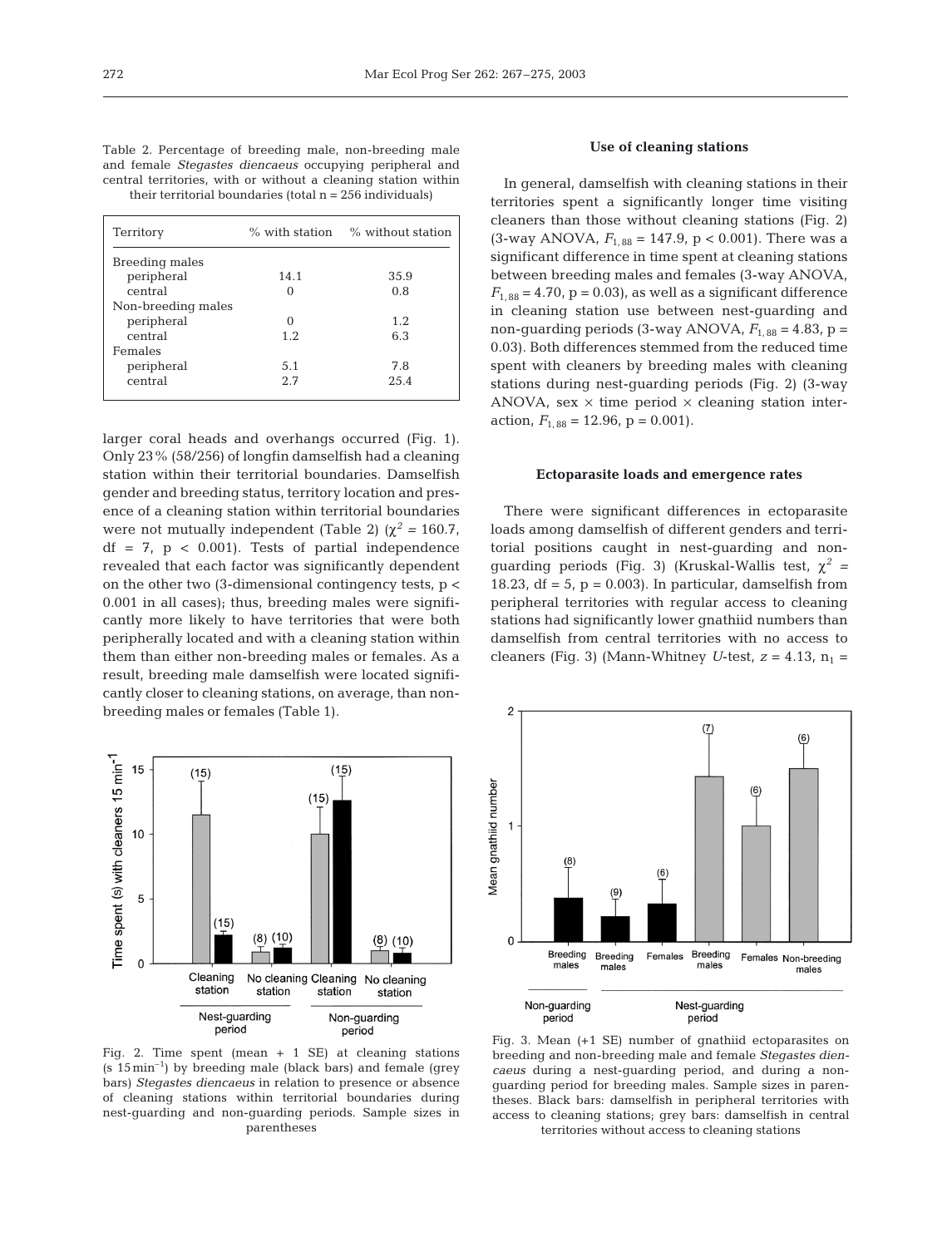23,  $n_2 = 19$ ,  $p < 0.001$ ). This difference held between breeding males in peripheral and central locations during nest-guarding periods (Fig. 3) (Mann-Whitney *U*-test,  $z = 2.65$ ,  $n_1 = 9$ ,  $n_2 = 7$ ,  $p = 0.01$ ). Similarly, there was a tendency for females in peripheral territories to have lower gnathiid loads than those in central territories (Fig. 3) (Mann-Whitney *U*-test,  $z = 1.78$ ,  $n_1 = 6$ ,  $n_2 = 6$ ,  $p = 0.08$ ). There was no difference in ectoparasite load among fish of different genders holding peripheral territories (Fig. 3) (Mann-Whitney *U*-test,  $\chi^2$  = 0.21, df = 2, p = 0.90) or among those holding central territories (Fig. 3) (Mann-Whitney *U*-test,  $\chi^2$  = 1.69,  $df = 2$ ,  $p = 0.43$ ).

Interestingly, there was no difference in gnathiid numbers between breeding males from peripheral territories caught during the nest-guarding period and during the non-guarding period (Fig. 3) (Mann-Whitney *U*-test,  $z = 0.26$ ,  $n_1 = 8$ ,  $n_2 = 9$ ,  $p = 0.80$ ). There was also no relationship between damselfish size and gnathiid load, either separately for breeding males, non-breeding males, or females, or for all damselfish combined (Spearman rank-correlations, p > 0.05 in all cases).

Emergence traps on sand, located adjacent to peripheral territories, yielded significantly fewer gnathiids than traps in the centre of the patch reefs (mean  $\pm$  SD: sand  $0.06 \pm 0.24$  gnathiids 24 h<sup>-1</sup>, reef:  $0.78 \pm 0.65$ gnathiids 24 h<sup>-1</sup>; Mann-Whitney U:  $z = -3.75$ ,  $n_1 = 18$ ,  $n_2 = 18$ ,  $p < 0.001$ ).

# **DISCUSSION**

Caribbean longfin damselfish *Stegastes diencaeus* exhibited a distinct sex-specific distribution pattern on patch reefs. The majority of males were found in peripheral territories adjacent to sand, often characterised by large boulders with steep vertical drops appropriate for the establishment of nest sites. In contrast, non-breeding males and females were found mainly in the middle of patch reefs, in more finely rugose habitat. These sex differences in territorial position, which appear to be driven by the males' need for suitable nest-site substrata, had implications for proximity to cleaning stations and use of cleaners, exposure to ectoparasites and for ectoparasite loads.

Nest sites were non-randomly dispersed through the habitat because the periphery of reef patches supplied more vertical substratum, suitable for nest sites. On finely rugose habitat constructed of living or dead coral heads, nest sites were rarely found and territories were largely owned by non-breeding males and females. The importance of nests for males is reflected in their greater willingness to relocate as adults, particularly to territories with an established nest site (Cheney & Côté

2003). Such territories, when they become available, are more aggressively fought for and are recolonized quickly (Itzkowitz et al. 1995, Cheney & Côté 2003). In contrast, sexual success for females does not rely on finding and maintaining a nest site. Females are therefore less likely to relocate when they already own a feeding territory. In addition, females are also comparatively smaller than males and thus would be at a competitive disadvantage against males when a peripheral territory became vacant (Booth 1995, Webster & Hixon 2000).

The non-random dispersion of nest sites coincides with the distribution of cleaning stations, which are most frequently located on large coral heads and overhangs on the peripheries of patches. The territories of breeding male longfin damselfish are therefore significantly closer, on average, to cleaning stations than those of non-breeding males or females. Although the presence of cleaning stations in vacant territories has no effect on the speed with which such territories are recolonised by male damselfish (Cheney & Côté 2003), the visit rate of longfin damselfish to cleaning stations is distance-dependent, with fish living more than 2 m away from cleaners rarely using them (Cheney & Côté 2001). Although both sexes in this study used cleaning stations equally during non-guarding periods, we confirmed that breeding males and females with cleaning stations within their territorial boundaries visited cleaners more often than damselfish living farther away from cleaning stations. Given that, due to their location on reef patches, a greater percentage of breeding males have cleaning stations in their territory than nonbreeding males or females, the breeding male population has increased access to cleaners. However, paternal care influences the ability or willingness of males to use cleaning stations. Despite their proximity to the stations, during nest-guarding periods, breeding males with a cleaning station in their territories reduced the time they spent with cleaners, and hence, reduced their travel costs. Damselfish territories with cleaning stations are intruded upon more frequently by non-territorial fish, including potential egg predators, than territories without cleaners (Arnal & Côté 1998); therefore, guarding males may be forfeiting cleaning services to reduce the risk of predation on their brood. In contrast, females do not alter their cleaner-seeking activity during the reproductive cycle. Hobson (1971) also found that male garibaldi damselfish *Hypsypops rubicunda* guarding nests within their territory aggressively chased señorita wrasses *Oxyjulis californica* (the main cleanerfish off California), thus precluding cleaning interactions, whereas non-nest-guarding individuals were frequently cleaned. Therefore, patterns of use of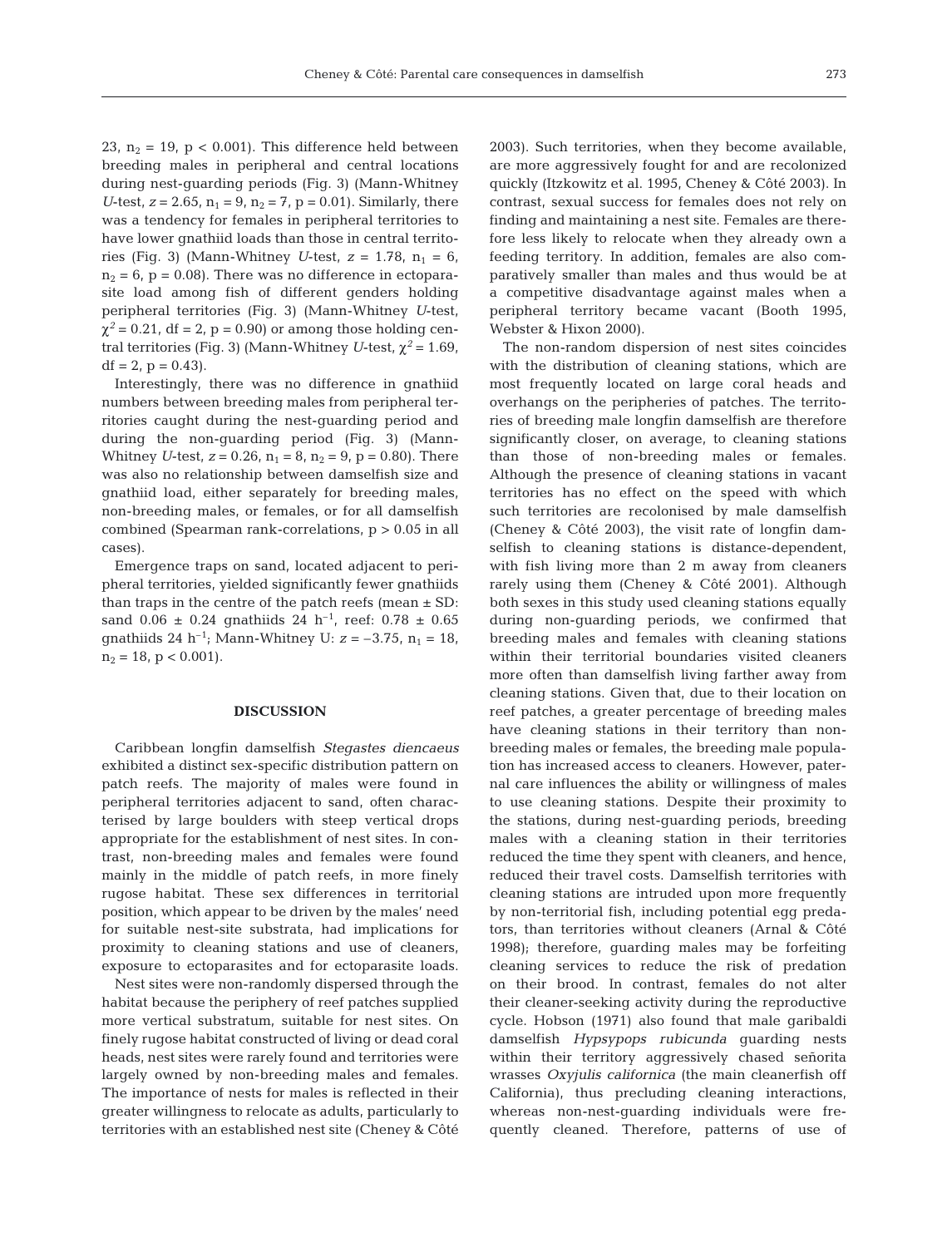cleanerfish tied to patterns of reproductive activity may be a common feature among fish species with parental care.

The non-random pattern of ectoparasite loads observed in this study, whereby peripherally located damselfish with access to cleaning stations had fewer ectoparasites than those in central territories without access to cleaners, is more consistent with the effect of differential exposure to parasites than with that of differential use of cleaning stations. If the frequency of use of cleaning stations determined ectoparasite load, then the shorter time spent with cleaners by breeding males during the nest-guarding period should have led to higher ectoparasite numbers on these males than during the non-guarding period. However, there was no difference in ectoparasite burdens of breeding males during nest-guarding and non-guarding periods, despite a 5- to 6-fold difference in the time spent with cleaners. Interactions with cleaning gobies thus appear to have little effect on damselfish ectoparasite loads, although Cheney & Côté (2001) found a small but significant increase in gnathiid number on damselfish that never used cleaning stations compared to those with regular access to cleaners, given comparable territorial positions. In contrast, damselfish in peripheral territories may be exposed to fewer emerging ectoparasites. Peripheral territories had edges bordering extensively on sand, a habitat from which significantly fewer gnathiid larvae emerged than from coral and coralline rock (see also Jacoby & Greenwood 1988). Although the details of gnathiid infestation (such as the time spent in the water column by their larvae and the distance travelled before a host is colonised) are not yet known, recent evidence suggests that colonisation may occur relatively quickly after emergence (Sikkel et al. in press). Finally, the lower parasite loads of peripheral damselfish could also be explained if these individuals are in better condition and therefore less susceptible to ectoparasite infestation. However, there was no size difference between either females or breeding males in peripheral and central territories (Student's *t*-tests, p > 0.86 in both cases), and body size is a good predictor of breeding status, at least in male longfin damselfish (Cheney & Côté 2003). Although breeding males and females had similar ectoparasite loads when occupying similar territorial locations, the fact that relatively more breeding males are found in peripheral territories suggests that they should, on average, harbour fewer gnathiids than non-breeding males or females.

Intraspecific differences between sexes occur due to inequalities between maternal and paternal requirements, and here we have shown that the breeding system of a species, and its resulting sex-specific requirements in resources, can differentially influence the

spatial distribution of males and females, which in turn affects other aspects of behaviour and ecology. In the case of longfin damselfish, male parental care has the indirect consequences of restricting most males to peripheral territories and preventing them from using cleanerfish for extended periods each month, despite their proximity to cleaning stations. However, this potential cost appears to be outweighed by the lower exposure to ectoparasites that males experience as a result of their peripheral territorial positions. Such interactions between breeding systems, distributional ecology and other aspects of non-reproductive behaviour are undoubtedly widespread, and their consideration could enhance our general understanding of reeffish ecology.

*Acknowledgements.* We thank everyone at the Bellairs Research Institute for logistical support, especially the director, Dr. B. Downey. K.L.C. was sponsored by a PhD studentship awarded by the Biotechnology and Biological Sciences Research Council of the UK, and we are grateful to the John and Pamela Salter Charitable Trust and the University of East Anglia for financial support. This manuscript was much improved by the comments of 3 anonymous reviewers.

#### LITERATURE CITED

- Arnal C, Côté IM (1998) Interactions between cleaning gobies and territorial damselfish on coral reefs. Anim Behav 55: 1429–1442
- Arnal C, Côté IM (2000) Diet of broadstripe cleaning gobies on a Barbadian reef. J Fish Biol 57:1075–1082
- Arnal C, Morand S (2001) Importance of ectoparasites and mucus in cleaning interactions in the Mediterranean cleaner wrasse *Symphodus melanocercus*. Mar Biol 138: 777–784
- Balshine-Earn S (1995) The costs of parental care in Galilee St Peter's fish, *Sarotherodon galilaeus.* Anim Behav 50:1–7
- Blumer LS (1982) A bibliography and categorization of bony fishes exhibiting parental care. Zool J Linn Soc 75:1–22
- Booth DJ (1995) Juvenile groups in a coral-reef damselfish density dependent effects on individual fitness and population demography. Ecology 76:91–106
- Buchheim JR, Hixon MA (1992) Competition for shelter holes in the coral-reef fish *Acanthemblemaria spinosa* Metzelaar. J Exp Mar Biol Ecol 164:45–54
- Chapman MR, Kramer DL (2000) Movement of post-settlement fishes within and among fringing coral reefs in Barbados. Environ Biol Fish 57:11–24
- Cheney KL, Côté IM (2001) Are Caribbean cleaning symbioses mutualistic? Costs and benefits of visiting cleaning stations to longfin damselfish. Anim Behav 62:927–933
- Cheney KL, Côté IM (2003) Habitat choice in adult longfin damselfish: territory characteristics and relocation times. J Exp Mar Biol Ecol 4041:1–12
- Coleman RM, Fischer RU (1991) Brood size, male fanning effort and the energetics of a nonshareable parental investment in bluegill sunfish, *Lepomis macrochirus* (Teleosti, Centrarchidae). Ethology 87:177–188
- Côté IM, Molloy PP (2003) Temporal variation in cleanerfish and client behaviour: does it reflect ectoparasite availability? Ethology 109:487–499